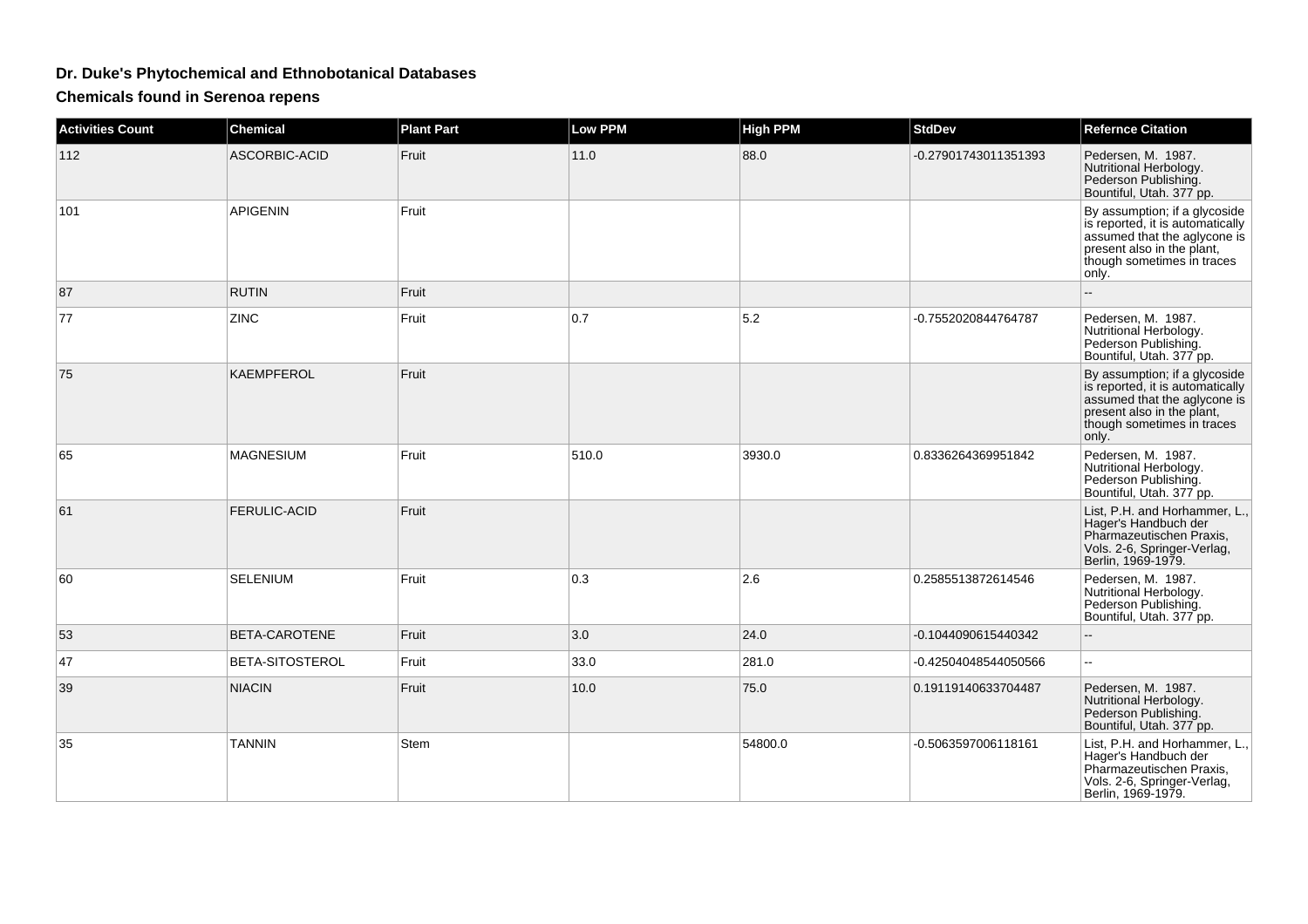| <b>Activities Count</b> | <b>Chemical</b>      | <b>Plant Part</b>  | <b>Low PPM</b> | <b>High PPM</b> | <b>StdDev</b>         | <b>Refernce Citation</b>                                                                                                               |
|-------------------------|----------------------|--------------------|----------------|-----------------|-----------------------|----------------------------------------------------------------------------------------------------------------------------------------|
| 35                      | <b>TANNIN</b>        | Root               |                | 75800.0         | -0.020511406931147124 | List, P.H. and Horhammer, L.,<br>Hager's Handbuch der<br>Pharmazeutischen Praxis,<br>Vols. 2-6, Springer-Verlag,<br>Berlin, 1969-1979. |
| 31                      | <b>THIAMIN</b>       | Fruit              | 0.6            | 5.0             | -0.0425885992841977   | Pedersen, M. 1987.<br>Nutritional Herbology.<br>Pederson Publishing.<br>Bountiful, Utah. 377 pp.                                       |
| 28                      | <b>VANILLIN</b>      | Wood               |                |                 |                       | List, P.H. and Horhammer, L.,<br>Hager's Handbuch der<br>Pharmazeutischen Praxis,<br>Vols. 2-6, Springer-Verlag,<br>Berlin, 1969-1979. |
| 28                      | <b>CALCIUM</b>       | Fruit              | 605.0          | 4640.0          | 0.18085004106340866   | Pedersen, M. 1987.<br>Nutritional Herbology.<br>Pederson Publishing.<br>Bountiful, Utah. 377 pp.                                       |
| 27                      | LINOLEIC-ACID        | Fruit              | 1840.0         | 36000.0         | 0.15250551841720983   |                                                                                                                                        |
| 25                      | P-COUMARIC-ACID      | <b>Fruit Juice</b> |                |                 |                       |                                                                                                                                        |
| 24                      | <b>VANILLIC-ACID</b> | Wood               |                |                 |                       | List, P.H. and Horhammer, L.,<br>Hager's Handbuch der<br>Pharmazeutischen Praxis,<br>Vols. 2-6, Springer-Verlag,<br>Berlin, 1969-1979. |
| 24                      | <b>CHROMIUM</b>      | Fruit              | 0.2            | 1.4             | -0.3109918416443979   | Pedersen, M. 1987.<br>Nutritional Herbology.<br>Pederson Publishing.<br>Bountiful, Utah. 377 pp.                                       |
| 24                      | <b>PECTIN</b>        | Fruit              | 605.0          | 4640.0          | -0.5751588917297177   | Pedersen, M. 1987.<br>Nutritional Herbology.<br>Pederson Publishing.<br>Bountiful, Utah. 377 pp.                                       |
| 22                      | <b>ISOQUERCITRIN</b> | Fruit              |                |                 |                       |                                                                                                                                        |
| 21                      | <b>LUPEOL</b>        | Fruit              |                |                 |                       |                                                                                                                                        |
| 18                      | OLEIC-ACID           | Seed               |                |                 |                       |                                                                                                                                        |
| 18                      | <b>MANNITOL</b>      | Seed Oil           |                |                 |                       |                                                                                                                                        |
| 18                      | <b>MANNITOL</b>      | Fruit              |                |                 |                       | List, P.H. and Horhammer, L.,<br>Hager's Handbuch der<br>Pharmazeutischen Praxis,<br>Vols. 2-6, Springer-Verlag,<br>Berlin, 1969-1979. |
| 18                      | OLEIC-ACID           | Fruit              | 11400.0        | 332000.0        | 2.0780900532057363    |                                                                                                                                        |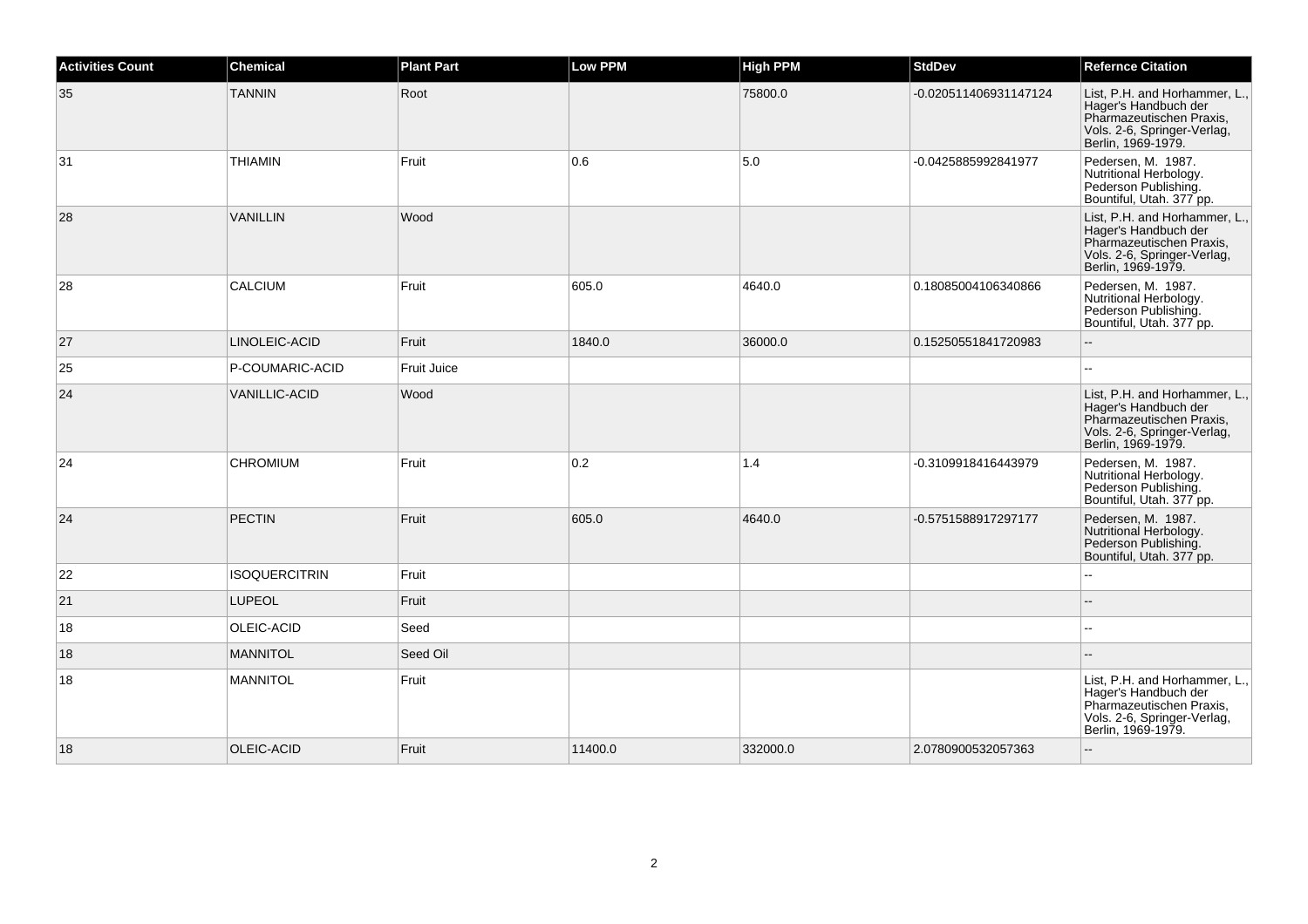| <b>Activities Count</b> | Chemical                          | <b>Plant Part</b> | <b>Low PPM</b> | <b>High PPM</b> | <b>StdDev</b>        | <b>Refernce Citation</b>                                                                                                              |
|-------------------------|-----------------------------------|-------------------|----------------|-----------------|----------------------|---------------------------------------------------------------------------------------------------------------------------------------|
| 17                      | <b>FARNESOL</b>                   | Fruit             |                |                 |                      | Leung, A. Y. and Foster, S.<br>1995. Encyclopedia of<br>Common Natural Ingredients<br>2nd Ed. John Wiley & Sons,<br>New York. 649 pp. |
| 15                      | <b>RIBOFLAVIN</b>                 | Fruit             | 1.0            | 7.3             | 0.4905916673393905   | Pedersen, M. 1987.<br>Nutritional Herbology.<br>Pederson Publishing.<br>Bountiful, Utah. 377 pp.                                      |
| 14                      | <b>MANGANESE</b>                  | Fruit             | 1.2            | 8.9             | -0.3448520509579119  | Pedersen, M. 1987.<br>Nutritional Herbology.<br>Pederson Publishing.<br>Bountiful, Utah. 377 pp.                                      |
| 14                      | <b>POTASSIUM</b>                  | Fruit             | 2325.0         | 17900.0         | -0.00146044676900111 | Pedersen, M. 1987.<br>Nutritional Herbology.<br>Pederson Publishing.<br>Bountiful, Utah. 377 pp.                                      |
| 13                      | PALMITIC-ACID                     | Seed              |                |                 |                      | $\sim$ $\sim$                                                                                                                         |
| 13                      | P-HYDROXY-BENZOIC-<br><b>ACID</b> | Plant             |                |                 |                      | $\overline{\phantom{a}}$                                                                                                              |
| 13                      | PALMITIC-ACID                     | Fruit             | 3800.0         | 87000.0         | 0.9888703977409701   | $\ddotsc$                                                                                                                             |
| 12                      | <b>STIGMASTEROL</b>               | Fruit             | 12.0           | 38.0            | -0.6454844173695994  | $\overline{\phantom{a}}$                                                                                                              |
| 11                      | GERANYL-GERANIOL                  | Fruit             |                | 16.0            |                      | $\sim$ $\sim$                                                                                                                         |
| 11                      | <b>SORBITOL</b>                   | Fruit             |                |                 |                      | Pedersen, M. 1987.<br>Nutritional Herbology.<br>Pederson Publishing.<br>Bountiful, Utah. 377 pp.                                      |
| 8                       | <b>FRUCTOSE</b>                   | Fruit             |                |                 |                      | Pedersen, M. 1987.<br>Nutritional Herbology.<br>Pederson Publishing.<br>Bountiful, Utah. 377 pp.                                      |
| 8                       | STEARIC-ACID                      | Fruit             | 720.0          | 2305.0          | -0.12635840819349412 |                                                                                                                                       |
| 8                       | <b>GLYCEROL</b>                   | Seed Oil          |                |                 |                      | $\sim$                                                                                                                                |
| 8                       | STEARIC-ACID                      | Seed              |                |                 |                      |                                                                                                                                       |
| $\overline{7}$          | LAURIC-ACID                       | Fruit             | 12080.0        | 240000.0        | 2.5127886336588405   |                                                                                                                                       |
| $\overline{7}$          | <b>GLUCOSE</b>                    | Fruit             |                |                 |                      | Leung, A. Y. and Foster, S.<br>1995. Encyclopedia of<br>Common Natural Ingredients<br>2nd Ed. John Wiley & Sons,<br>New York. 649 pp. |
| $\vert$ 7               | LAURIC-ACID                       | Seed              |                |                 |                      |                                                                                                                                       |
| 7                       | CYCLOARTENOL                      | Fruit             |                |                 |                      |                                                                                                                                       |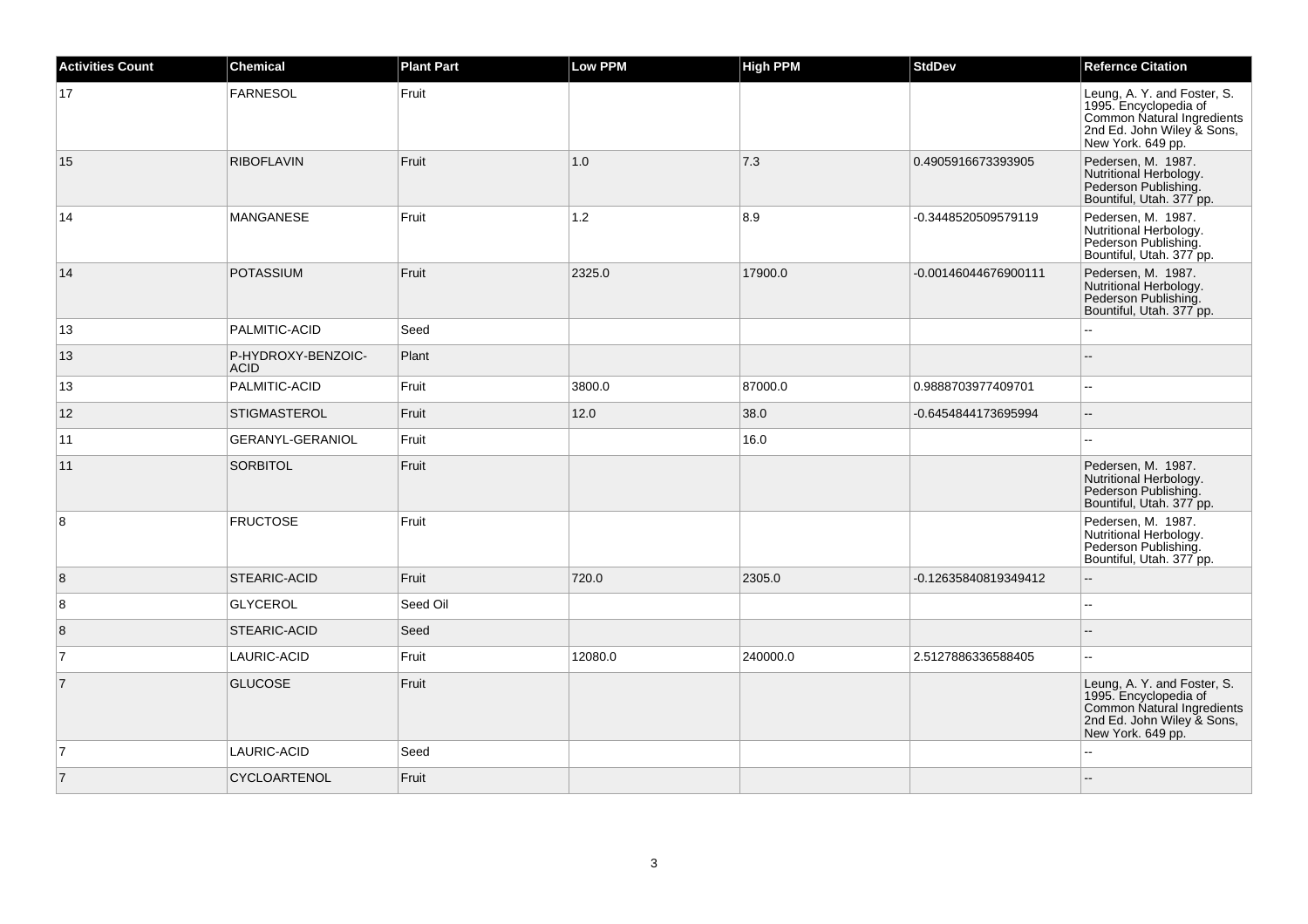| <b>Activities Count</b> | <b>Chemical</b>                        | <b>Plant Part</b> | <b>Low PPM</b> | <b>High PPM</b> | <b>StdDev</b>        | <b>Refernce Citation</b>                                                                                                               |
|-------------------------|----------------------------------------|-------------------|----------------|-----------------|----------------------|----------------------------------------------------------------------------------------------------------------------------------------|
| 6                       | 1-MONOMYRISTIN                         | Fruit             |                |                 |                      | 44                                                                                                                                     |
| 6                       | <b>IRON</b>                            | Fruit             | 9.0            | 66.0            | -0.26568397107756236 | Pedersen, M. 1987.<br>Nutritional Herbology.<br>Pederson Publishing.<br>Bountiful, Utah. 377 pp.                                       |
| 6                       | 1-MONOLAURIN                           | Fruit             |                |                 |                      | L.                                                                                                                                     |
| 6                       | BETA-SITOSTEROL-D-<br><b>GLUCOSIDE</b> | Fruit             |                | 220.0           |                      | List, P.H. and Horhammer, L.,<br>Hager's Handbuch der<br>Pharmazeutischen Praxis,<br>Vols. 2-6, Springer-Verlag,<br>Berlin, 1969-1979. |
| 6                       | MYRISTIC-ACID                          | Seed              |                |                 |                      | Щ,                                                                                                                                     |
| 6                       | ANTHRANILIC-ACID                       | Fruit             |                |                 |                      |                                                                                                                                        |
| 6                       | SYRINGIC-ACID                          | Wood              |                |                 |                      | List, P.H. and Horhammer, L.,<br>Hager's Handbuch der<br>Pharmazeutischen Praxis,<br>Vols. 2-6, Springer-Verlag,<br>Berlin, 1969-1979. |
| 6                       | <b>MYRISTIC-ACID</b>                   | Fruit             | 4800.0         | 116000.0        | 5.20324818328259     | $\overline{\phantom{a}}$                                                                                                               |
| 5                       | CAPRYLIC-ACID                          | Fruit             | 920.0          | 13000.0         |                      | шш.                                                                                                                                    |
| 5                       | CAPRYLIC-ACID                          | Seed Oil          |                |                 |                      | --                                                                                                                                     |
| 5                       | <b>DAUCOSTEROL</b>                     | Fruit             | 47.0           | 416.0           |                      | $\sim$ $\sim$                                                                                                                          |
| $\vert$ 4               | <b>SILICON</b>                         | Fruit             | 1.0            | 7.8             | -0.5831009322457926  | $-$                                                                                                                                    |
| $\overline{4}$          | KAEMPFEROL-3-O-<br><b>GLUCOSIDE</b>    | Fruit             |                |                 |                      | ۵.                                                                                                                                     |
| $\overline{4}$          | GLUCURONIC-ACID                        | Fruit             |                |                 |                      | Leung, A. Y. and Foster, S.<br>1995. Encyclopedia of<br>Common Natural Ingredients<br>2nd Ed. John Wiley & Sons,<br>New York. 649 pp.  |
| $\overline{4}$          | P.<br><b>HYDROXYBENZALDEHYDE</b>       | Plant             |                |                 |                      | --                                                                                                                                     |
| $\vert$ 4               | <b>PHOSPHORUS</b>                      | Fruit             | 2105.0         | 16200.0         | 3.94375903676458     | Pedersen, M. 1987.<br>Nutritional Herbology.<br>Pederson Publishing.<br>Bountiful, Utah. 377 pp.                                       |
| $\overline{4}$          | <b>SYRINGALDEHYDE</b>                  | Wood              |                |                 |                      | List, P.H. and Horhammer, L.,<br>Hager's Handbuch der<br>Pharmazeutischen Praxis,<br>Vols. 2-6, Springer-Verlag,<br>Berlin, 1969-1979. |
| $\overline{3}$          | <b>CAPRIC-ACID</b>                     | Fruit             | 1000.0         | 3200.0          | 1.413939973823674    | --                                                                                                                                     |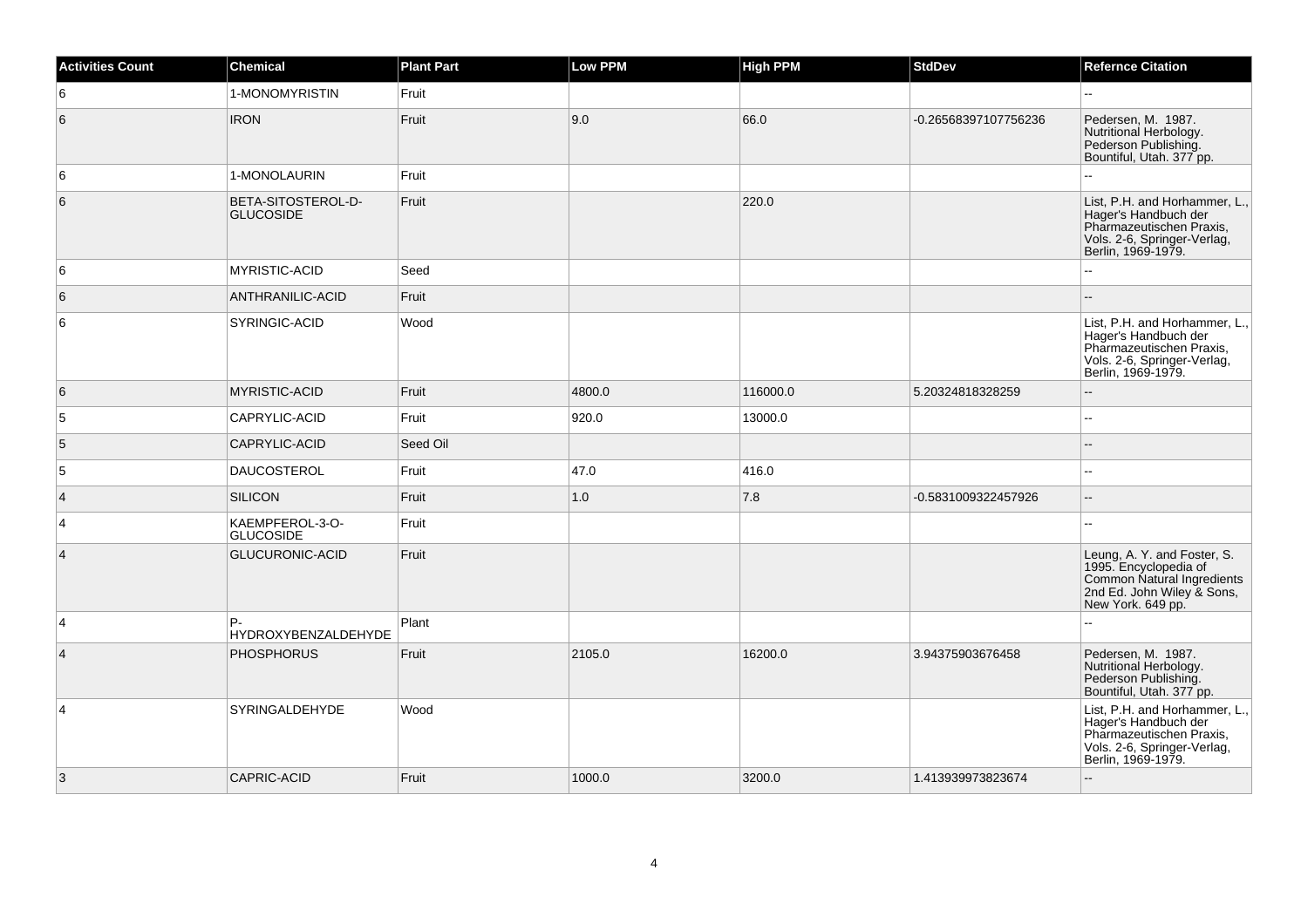| <b>Activities Count</b> | Chemical            | <b>Plant Part</b> | Low PPM | <b>High PPM</b> | <b>StdDev</b>       | <b>Refernce Citation</b>                                                                                                                                                                   |
|-------------------------|---------------------|-------------------|---------|-----------------|---------------------|--------------------------------------------------------------------------------------------------------------------------------------------------------------------------------------------|
| 3                       | CAPRIC-ACID         | Seed Oil          |         |                 |                     | $\overline{a}$                                                                                                                                                                             |
| $\overline{3}$          | <b>XYLOSE</b>       | Fruit             |         |                 |                     |                                                                                                                                                                                            |
| 3                       | DECANOIC-ACID       | Fruit             |         |                 |                     |                                                                                                                                                                                            |
| $\overline{3}$          | <b>MANNOSE</b>      | Fruit             |         |                 |                     | Leung, A. Y. and Foster, S.<br>1995. Encyclopedia of<br>Common Natural Ingredients<br>2nd Ed. John Wiley & Sons,<br>New York. 649 pp.                                                      |
| $\overline{2}$          | <b>RHOIFOLIN</b>    | Plant             |         |                 |                     | Gruenwald, J. et al. 1998.<br>PDR for Herbal Medicine. 1st<br>ed. Medical Economics Co.,<br>Montvale, NJ. 1244 pp.<br>(abbreviated as PHR or<br>Physicians Herbal Reference<br>in my mind) |
| $\overline{2}$          | <b>CAMPESTEROL</b>  | Fruit             | 28.0    | 90.0            | 0.10490824541035179 |                                                                                                                                                                                            |
| $\overline{2}$          | <b>RHOIFOLIN</b>    | Fruit             |         |                 |                     | Ξ.                                                                                                                                                                                         |
| $ 2\rangle$             | <b>PHYTOSTEROLS</b> | Fruit             |         | 128.0           | -1.0530092799127762 |                                                                                                                                                                                            |
| $\overline{2}$          | <b>COBALT</b>       | Fruit             | 0.6     | 5.0             | 0.07018107914482831 | Pedersen, M. 1987.<br>Nutritional Herbology.<br>Pederson Publishing.<br>Bountiful, Utah. 377 pp.                                                                                           |
| $\overline{2}$          | TRIDECANOIC-ACID    | Fruit             |         |                 |                     |                                                                                                                                                                                            |
| $\vert$ 1               | CAPROIC-ACID        | Fruit             | 600.0   | 1920.0          |                     |                                                                                                                                                                                            |
| $\vert$ 1               | CAPROIC-ACID        | Seed Oil          |         |                 |                     |                                                                                                                                                                                            |
| $\overline{1}$          | SODIUM              | Fruit             | 65.0    | 495.0           | -0.1370104923804784 | Pedersen, M. 1987.<br>Nutritional Herbology.<br>Pederson Publishing.<br>Bountiful, Utah. 377 pp.                                                                                           |
| $\vert$ 1               | PHYTOL              | Fruit             |         |                 |                     |                                                                                                                                                                                            |
| $\vert$ 1               | TRIACONTAN-1-OL     | Fruit             |         |                 |                     |                                                                                                                                                                                            |
| $\vert$ 1               | <b>GALACTOSE</b>    | Fruit             |         |                 |                     | Leung, A. Y. and Foster, S.<br>1995. Encyclopedia of<br>Common Natural Ingredients<br>2nd Ed. John Wiley & Sons,<br>New York. 649 pp.                                                      |
| $\overline{0}$          | <b>CAROTENE</b>     | Seed Oil          |         |                 |                     |                                                                                                                                                                                            |
| $\overline{0}$          | <b>THIAMINE</b>     | Fruit             | 0.7     | 5.0             | 0.7348687812439542  |                                                                                                                                                                                            |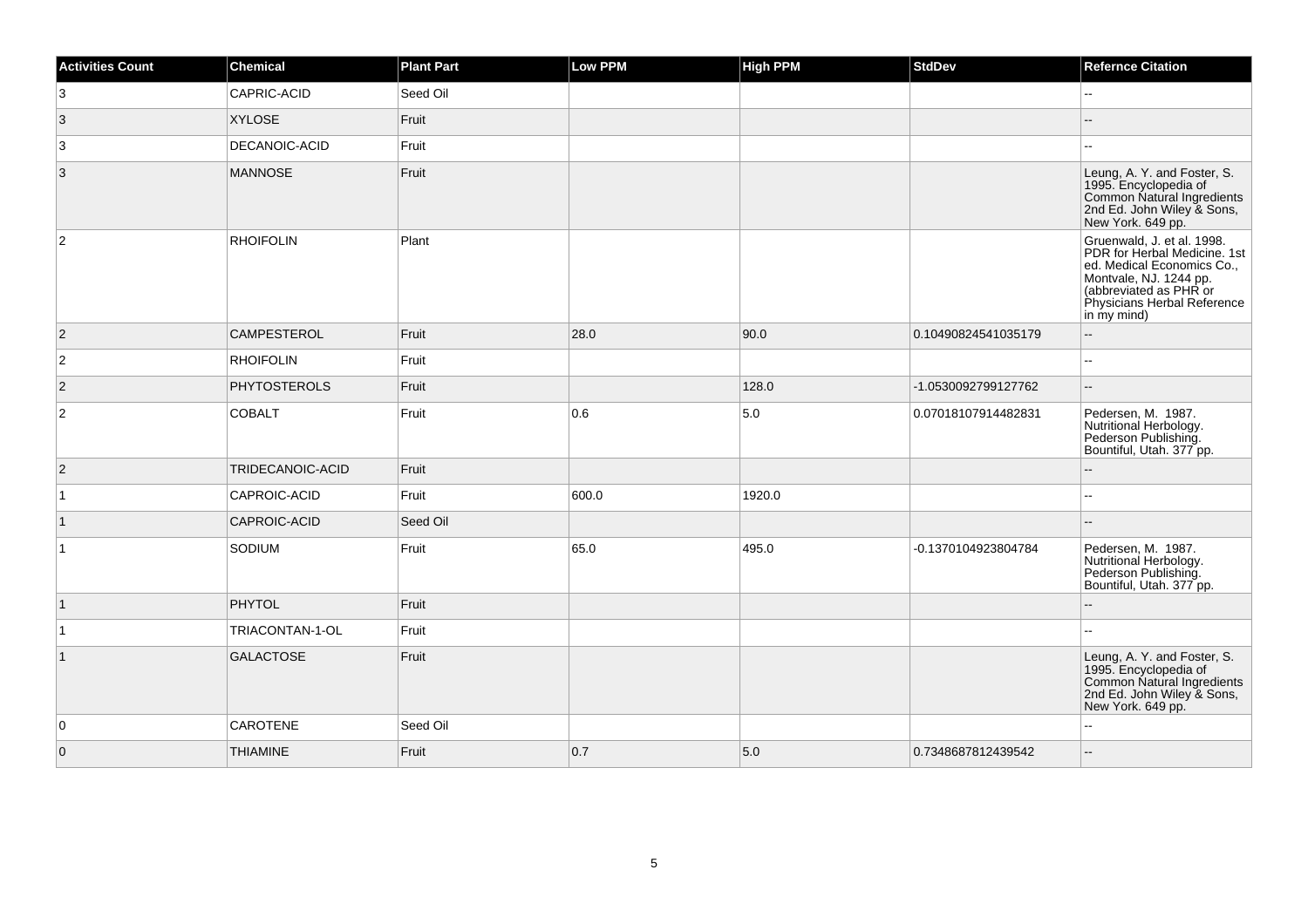| <b>Activities Count</b> | Chemical                                                                                                                          | <b>Plant Part</b> | <b>Low PPM</b> | <b>High PPM</b> | <b>StdDev</b>       | <b>Refernce Citation</b>                                                                                                                     |
|-------------------------|-----------------------------------------------------------------------------------------------------------------------------------|-------------------|----------------|-----------------|---------------------|----------------------------------------------------------------------------------------------------------------------------------------------|
| $\mathbf 0$             | POLYSACCHARIDE-S4                                                                                                                 | Fruit             |                |                 |                     | Leung, A. Y. and Foster, S.<br>1995. Encyclopedia of<br><b>Common Natural Ingredients</b><br>2nd Ed. John Wiley & Sons,<br>New York. 649 pp. |
| $\overline{0}$          | SERENOA-POLYPRENOL-2 Fruit                                                                                                        |                   |                | 5.0             |                     |                                                                                                                                              |
| 0                       | 3,7,11,15,19,23,27,31-<br>OCTAMETHYL-<br>DOTRIACONTA-2-CIS-6-<br>CIS-10-CIS-14-CIS-18-<br>TRANS-22-TRANS-26-<br>TRANS-OCTAEN-1-OL | Fruit             |                | 270.0           |                     |                                                                                                                                              |
| $\overline{0}$          | 1-OCTACOSANOL                                                                                                                     | Fruit             | 58.0           | 187.0           |                     |                                                                                                                                              |
| 0                       | <b>CERAMIDES</b>                                                                                                                  | Fruit             |                |                 |                     |                                                                                                                                              |
| $\mathbf 0$             | <b>SUGARS</b>                                                                                                                     | Fruit             | 13000.0        | 100000.0        | -0.4714231435724017 | Pedersen, M. 1987.<br>Nutritional Herbology.<br>Pederson Publishing.<br>Bountiful, Utah. 377 pp.                                             |
| $\mathbf 0$             | POLYSACCHARIDE-S3                                                                                                                 | Fruit             |                |                 |                     | Leung, A. Y. and Foster, S.<br>1995. Encyclopedia of<br>Common Natural Ingredients<br>2nd Ed. John Wiley & Sons,<br>New York. 649 pp.        |
| $\overline{0}$          | SABAL-SERRULATA-<br>ACIDIC-POLYSACCHARIDE                                                                                         | Fruit             |                | 6000.0          |                     |                                                                                                                                              |
| 0                       | P-OXYBENZOIC-ACID                                                                                                                 | Wood              |                |                 |                     | List, P.H. and Horhammer, L.,<br>Hager's Handbuch der<br>Pharmazeutischen Praxis,<br>Vols. 2-6, Springer-Verlag,<br>Berlin, 1969-1979.       |
| $\mathbf 0$             | 24-METHYLENE-<br><b>CYCLOARTENOL</b>                                                                                              | Fruit             |                |                 |                     |                                                                                                                                              |
| 0                       | CAPRINIC-ACID                                                                                                                     | Fruit             |                | 18000.0         |                     | $\sim$                                                                                                                                       |
| $\mathbf{0}$            | POLYSACCHARIDE-S2                                                                                                                 | Fruit             |                |                 |                     | Leung, A. Y. and Foster, S.<br>1995. Encyclopedia of<br>Common Natural Ingredients<br>2nd Ed. John Wiley & Sons,<br>New York. 649 pp.        |
| 0                       | P-OXYBENZALDEHYDE                                                                                                                 | Wood              |                |                 |                     | List, P.H. and Horhammer, L.,<br>Hager's Handbuch der<br>Pharmazeutischen Praxis,<br>Vols. 2-6, Springer-Verlag,<br>Berlin, 1969-1979.       |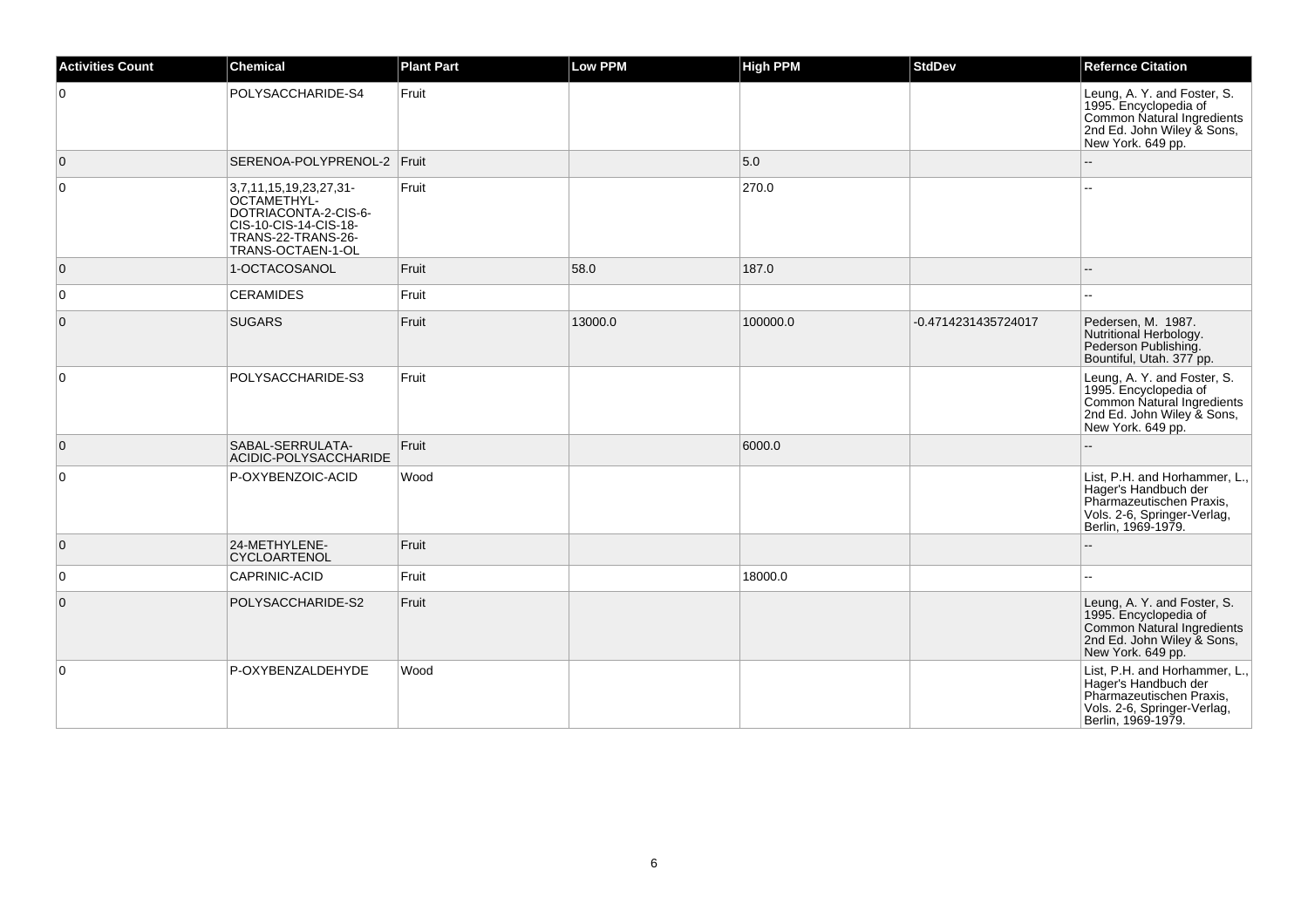| <b>Activities Count</b> | <b>Chemical</b>                                             | <b>Plant Part</b> | <b>Low PPM</b> | <b>High PPM</b> | <b>StdDev</b>        | <b>Refernce Citation</b>                                                                                                                                                                   |
|-------------------------|-------------------------------------------------------------|-------------------|----------------|-----------------|----------------------|--------------------------------------------------------------------------------------------------------------------------------------------------------------------------------------------|
| $\overline{0}$          | BETA-SITOSTEROL-3-O-<br>MYRISTYL-BETA-<br><b>GLUCOSIDES</b> | Plant             |                |                 |                      | Gruenwald, J. et al. 1998.<br>PDR for Herbal Medicine, 1st<br>ed. Medical Economics Co.,<br>Montvale, NJ. 1244 pp.<br>(abbreviated as PHR or<br>Physicians Herbal Reference<br>in my mind) |
| $\overline{0}$          | POLYSACCHARIDE-S1                                           | Fruit             |                |                 |                      | Leung, A. Y. and Foster, S.<br>1995. Encyclopedia of<br>Common Natural Ingredients<br>2nd Ed. John Wiley & Sons,<br>New York. 649 pp.                                                      |
| $\overline{0}$          | FIBER(DIETARY)                                              | Fruit             |                | 400000.0        | 0.3503027017814249   |                                                                                                                                                                                            |
| $\overline{0}$          | OCTACOSAN-1-OL                                              | Fruit             |                |                 |                      |                                                                                                                                                                                            |
| $\overline{0}$          | BETA-SITOSTEROL-3-O-<br><b>MYRISTATE</b>                    | Plant             |                |                 |                      | Gruenwald, J. et al. 1998.<br>PDR for Herbal Medicine. 1st<br>ed. Medical Economics Co.,<br>Montvale, NJ. 1244 pp.<br>(abbreviated as PHR or<br>Physicians Herbal Reference<br>in my mind) |
| $\overline{0}$          | APIGENIN-7-O-<br><b>RHAMNOGLUCOSIDE</b>                     | Fruit             |                |                 |                      |                                                                                                                                                                                            |
| $\overline{0}$          | POPULNIN                                                    | Fruit             |                |                 |                      |                                                                                                                                                                                            |
| $\overline{0}$          | <b>FIBER(CRUDE)</b>                                         | Fruit             |                | 130000.0        | -0.1382131172135812  |                                                                                                                                                                                            |
| $\overline{0}$          | BETA-SITOSTEROL-3-O-<br><b>DIGLUCOSIDE</b>                  | Plant             |                |                 |                      | Gruenwald, J. et al. 1998.<br>PDR for Herbal Medicine, 1st<br>ed. Medical Economics Co.,<br>Montvale, NJ. 1244 pp.<br>(abbreviated as PHR or<br>Physicians Herbal Reference<br>in my mind) |
| 0                       | TRICONTANOL                                                 | Fruit             | 13.0           | 42.0            |                      | Ξ.                                                                                                                                                                                         |
| $\overline{0}$          | <b>HEXACOSANOL</b>                                          | Fruit             | 2.0            | 7.0             |                      |                                                                                                                                                                                            |
| $\overline{0}$          | UNDECANOIC-ACID                                             | Fruit             |                |                 |                      | $\overline{a}$                                                                                                                                                                             |
| $\overline{0}$          | <b>TETRACOSANOL</b>                                         | Fruit             | 1.6            | 5.0             |                      |                                                                                                                                                                                            |
| $\overline{0}$          | URONIC-ACID                                                 | Plant             |                |                 |                      | Newall, C. A., Anderson, L. A.<br>and Phillipson, J. D. 1996.<br>Herbal Medicine - A Guide for<br>Health-care Professionals.<br>The Pharmaceutical Press,<br>London. 296pp.                |
| $\overline{0}$          | <b>PROTEIN</b>                                              | Fruit             | 14300.0        | 110000.0        | 0.006722289355626528 | u.                                                                                                                                                                                         |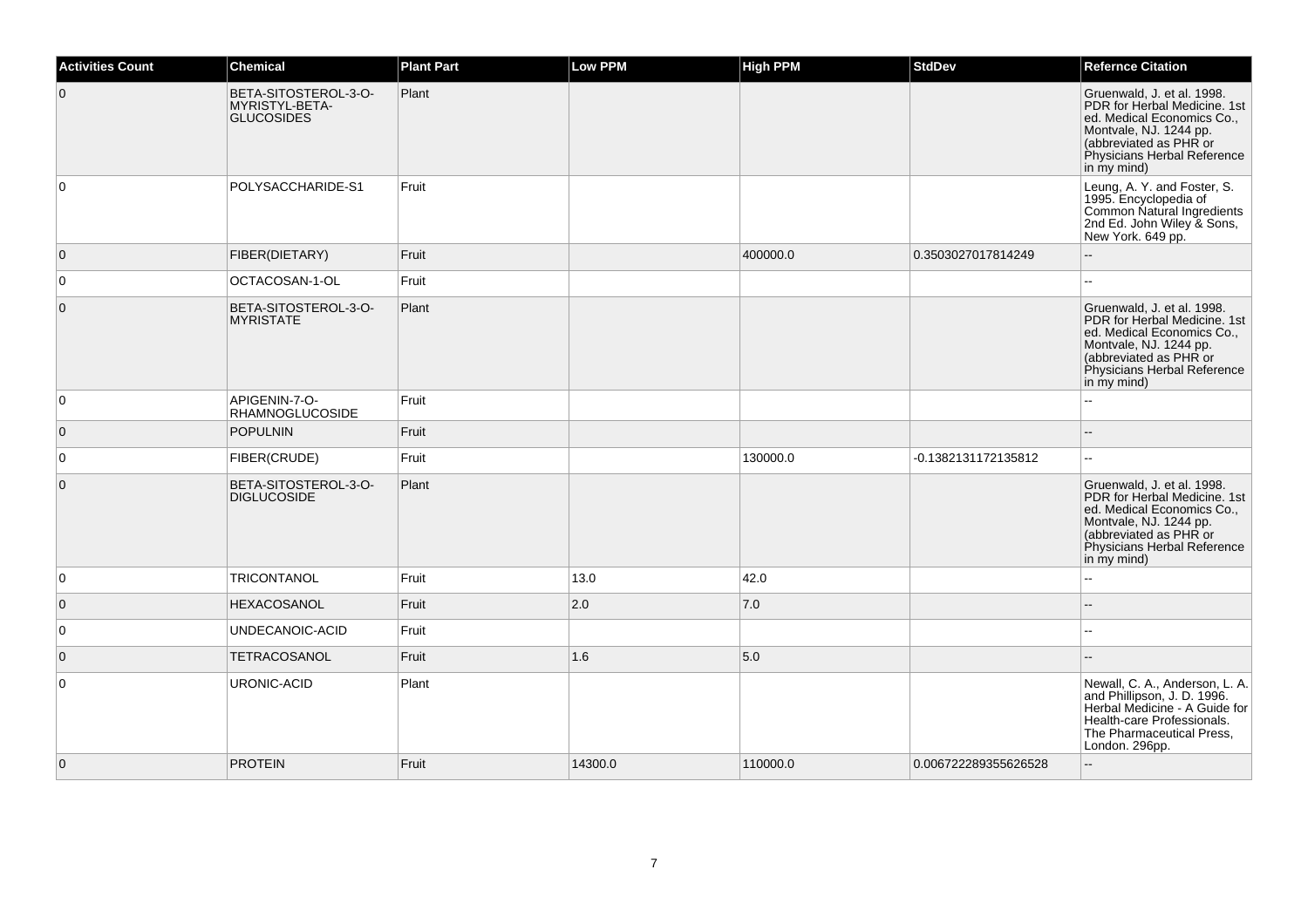| <b>Activities Count</b> | Chemical                                                                                                                                     | <b>Plant Part</b> | Low PPM | <b>High PPM</b> | <b>StdDev</b>       | <b>Refernce Citation</b>                                                                                                                                                                                              |
|-------------------------|----------------------------------------------------------------------------------------------------------------------------------------------|-------------------|---------|-----------------|---------------------|-----------------------------------------------------------------------------------------------------------------------------------------------------------------------------------------------------------------------|
| $\mathbf 0$             | <b>LIPASE</b>                                                                                                                                | Fruit             |         |                 |                     | List, P.H. and Horhammer, L.,<br>Hager's Handbuch der<br>Pharmazeutischen Praxis,<br>Vols. 2-6, Springer-Verlag,<br>Berlin, 1969-1979.                                                                                |
| $\overline{0}$          | <b>ARABINOSE</b>                                                                                                                             | Fruit             |         |                 |                     | Williamson, E. M. and Evans,<br>F. J., Potter's New<br>Cyclopaedia of Botanical<br>Drugs and Preparations,<br>Revised Ed., Saffron Walden,<br>the C. W. Daniel Co., Ltd.,<br>Essex UK, 362 pp, 1988,<br>reprint 1989. |
| $\mathbf 0$             | LUPEN-3-ONE                                                                                                                                  | Fruit             |         |                 |                     |                                                                                                                                                                                                                       |
| $\mathbf 0$             | 3,7,11,15,19,23,31,35-<br>NONAMETHYL-<br>HEXATRIACONTA-2-CIS-6-<br>CIS-10-CIS-14-CIS-18-CIS-<br>22-TRANS-26-TRANS-30-<br>TRANS-3,4-TRANS-NON | Fruit             |         | 19.0            |                     |                                                                                                                                                                                                                       |
| 0                       | <b>STEROLS</b>                                                                                                                               | Mesocarp          |         |                 |                     |                                                                                                                                                                                                                       |
| $\overline{0}$          | HEXACOSAN-1-OL                                                                                                                               | Fruit             |         |                 |                     |                                                                                                                                                                                                                       |
| $\mathbf 0$             | ASH                                                                                                                                          | Fruit             | 3770.0  | 29000.0         | -0.7163626815965894 | Pedersen, M. 1987.<br>Nutritional Herbology.<br>Pederson Publishing.<br>Bountiful, Utah. 377 pp.                                                                                                                      |
| $\overline{0}$          | <b>ACETOVANILLONE</b>                                                                                                                        | Wood              |         |                 |                     | List, P.H. and Horhammer, L.,<br>Hager's Handbuch der<br>Pharmazeutischen Praxis,<br>Vols. 2-6, Springer-Verlag,<br>Berlin, 1969-1979.                                                                                |
| 0                       | <b>SPHINGOLIPIDES</b>                                                                                                                        | Fruit             |         |                 |                     |                                                                                                                                                                                                                       |
| $\mathbf 0$             | <b>FUCOSE</b>                                                                                                                                | Fruit             |         |                 |                     | Leung, A. Y. and Foster, S.<br>1995. Encyclopedia of<br>Common Natural Ingredients<br>2nd Ed. John Wiley & Sons,<br>New York. 649 pp.                                                                                 |
| 0                       | <b>STEROLS</b>                                                                                                                               | Exocarp           |         |                 |                     | $\overline{a}$                                                                                                                                                                                                        |
| $\overline{0}$          | <b>FAT</b>                                                                                                                                   | Fruit             | 3510.0  | 27000.0         | -0.435028261598363  | --                                                                                                                                                                                                                    |
| 0                       | <b>ACETOSYRINGONE</b>                                                                                                                        | Wood              |         |                 |                     | List, P.H. and Horhammer, L.,<br>Hager's Handbuch der<br>Pharmazeutischen Praxis,<br>Vols. 2-6, Springer-Verlag,<br>Berlin, 1969-1979.                                                                                |